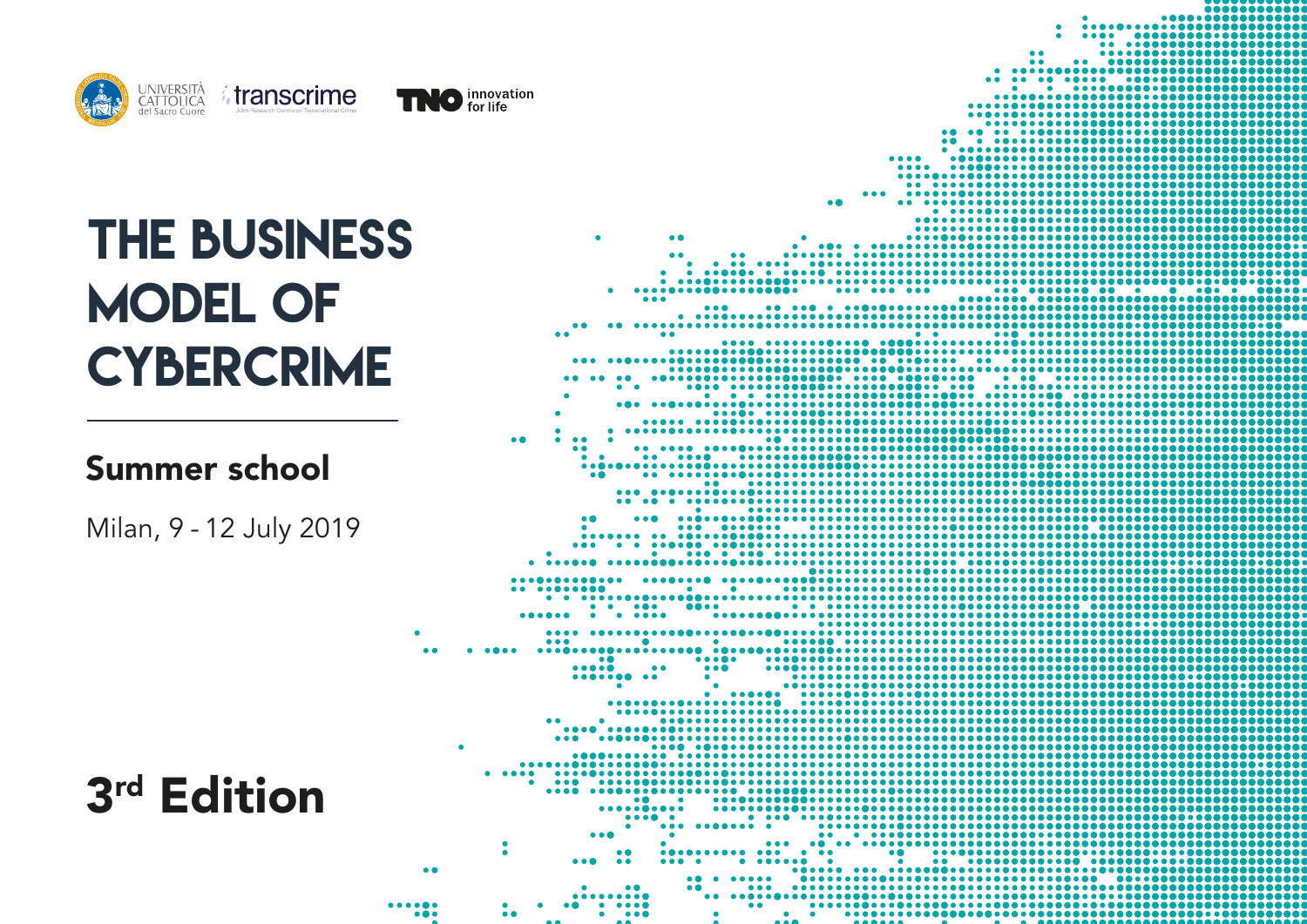## partners

### 1

#### **TRANSCRIME**

Transcrime is the Joint research center of the Università Cattolica del Sacro Cuore, the Alma Mater Studiorum Università di Bologna and the Università degli Studi di Perugia. Transcrime employs an integrated approach and performs applied research to:

- Analysis of criminal phenomena;
- Evaluation of crime prevention policies;
- Analysis and identification of criminogenic opportunities in legislation (crime proofing analysis);
- Development of risk assessment models and crime prevention strategies for public and private actors.

Transcrime is a key supporting body of the education activities provided by the Università Cattolica del Sacro Cuore di Milano. In particular, the center coordinates: the Master's degree in Security Policy (Poli.Si) within the framework of the Master's program in Political and Social Sciencies and the International Ph.D. in Criminology.

www.transcrime.it

### **TNO**

TNO, the Netherlands Organisation for applied scientific research, was founded by law in 1932 to enable business and government to apply knowledge. It is an independent research organisation focused on transitions or changes in five social themes: industry, healthy living, defence and security, and energy.

TNO Cyber Security and Resilience unit strives to come up with game changing solutions that focus on cybercrime prevention, detection and recovery. It has established a special Cyber Secu-rity Lab, which provides technical facilities to promising cyber security innovation projects. In the Cyber Secu-rity Lab TNO take up current challeng-es in cyber security using a combined approach that encompasses people, processes, organization and control. TNO research is focused on detection of cyber security incidents, improve-ment of organizations' cyber resilience and threat intelligence.

www.tno.nl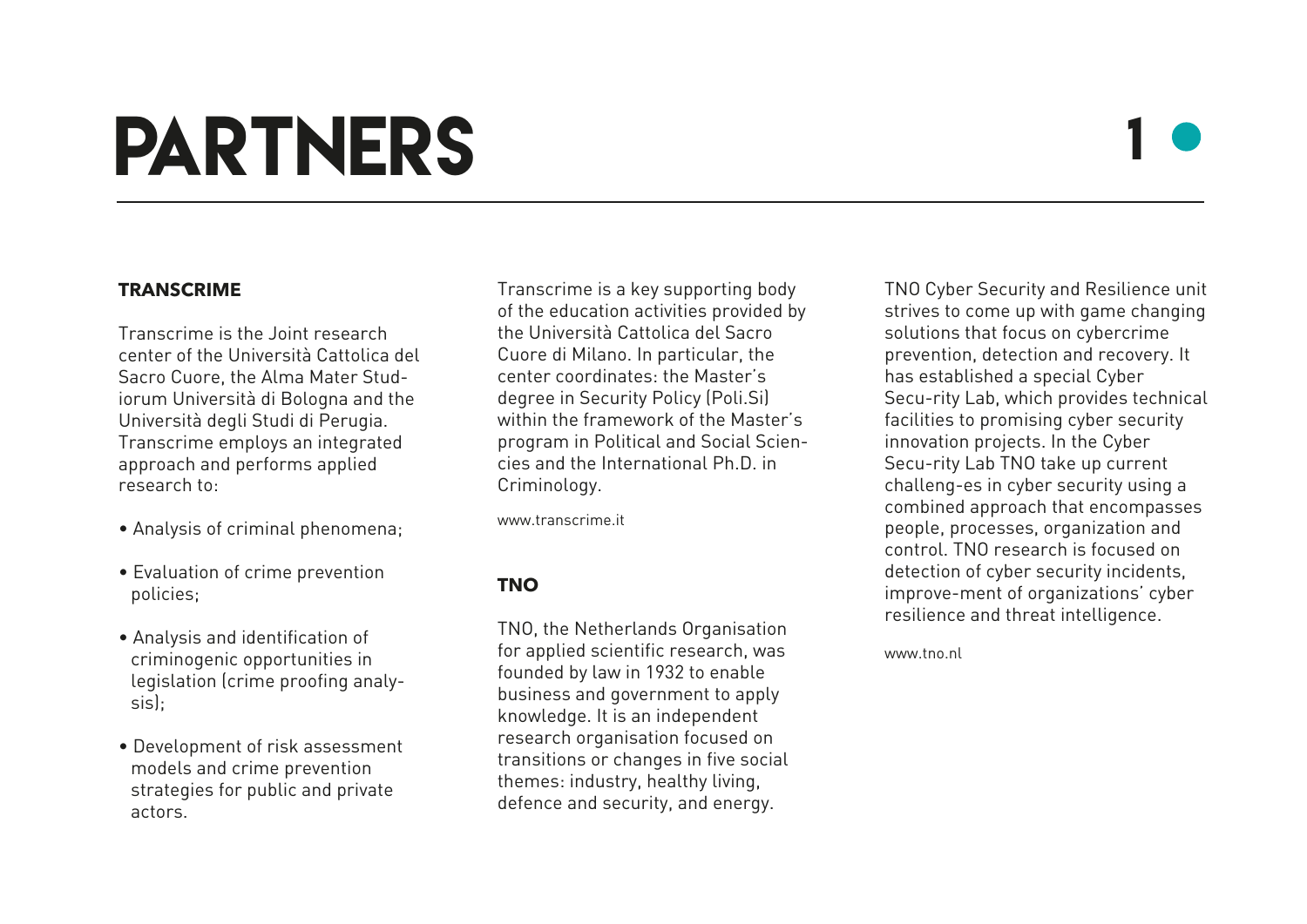## **INTRODUCTION**

### 2

Over the last years, cyber threats have taken place with the intention of generating financial profits for the cybercriminals involved. This business model of cybercrime is based on a value chain of cybercrime components, from malware development or distribution to cash-out solutions. Offers of these components on anonymous online markets, can be seen as a form of cybercrime-as-a-service. The proliferation of these services potentially allows 'customers' to organise online crime, like financial fraud, regardless of their skills and technical knowledge. Illicit business on the dark net comprises of a variety of marketplaces, where the tools necessary to launch cyberattacks are sold and bought. This growing "as-a-service" market

attracts not only wannabe hackers, but also traditional criminals. Anonymizing peer-to-peer networks and cryptocurrencies have become the enabling tools of this new business model, as the markets where demand and supply in cybercrime components meet, build on the TOR-protocol for hosting their anonymous markets and lean on cryptocurrencies to support an alternative payment channel. Based on its characteristics of non-regulation and its potential anonymity, the bitcoin is the currency of choice for cybercriminals and dark net sellers.

The current Summer School aims at providing professionals with understanding of the business model of cybercrime and the online criminal finances, in particular.

 It focuses on the actors behind cybercrime, what types of business models they have and how business transactions take place on the darknet. This Summer School provides the participants an opportunity to meet and become a part of like-minded researchers of cyberspace, grow their network and identify opportunities for collaboration.

#### **The summer school will be held in English.**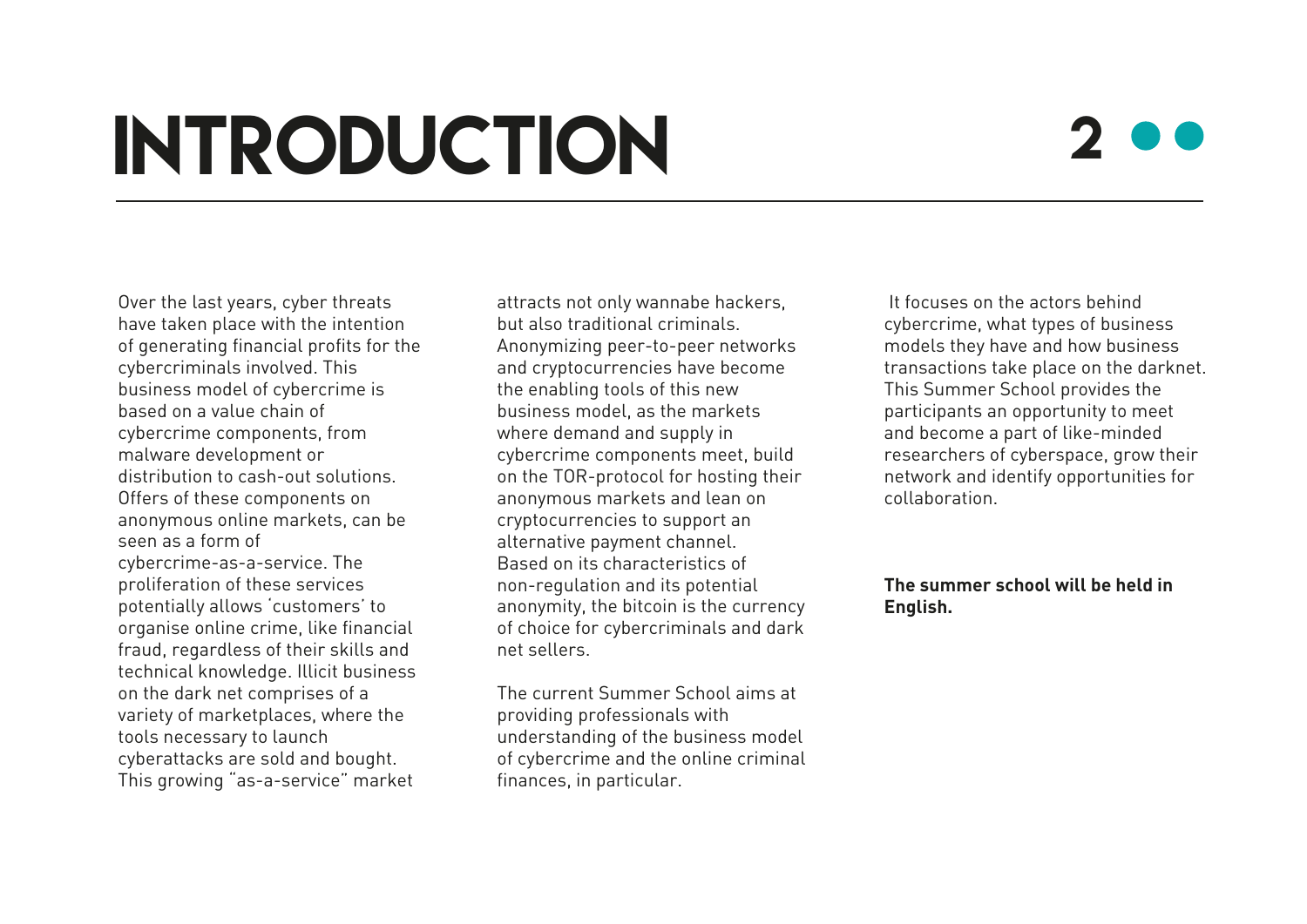# **COURSE** leaders

### **TARGET** GROUP 4

**ERNESTO SAVONA**

3

Director of Transcrime and Professor of Criminology at the Università Cattolica del Sacro Cuore

Editor in Chief of the European Journal on Criminal Policy and Research (Springer)

### **ROLF VAN WEGBERG**

Research scientist at TNO, involved in research on financial cybercrime and underground markets. Ph.D. Candidate at TU Delft

### **THIJMEN VERBURGH**

Cybercrime researcher at TNO. Expert in data mining, knowledge discovery and dark web dynamics

### **PROFESSIONALS**

The Summer School would like to attract professionals from all over Europe who work in those areas where anti-money laundering, crime prevention, and cybersecurity are arising. It aims at: a) fostering their knowledge of these phenomena; b) providing them the necessary 'tools' to contrast them.

### **STUDENTS**

Because of the multidisciplinary of the topic, students (Bachelor's, Master's, Ph.D.) from the following fields will be welcome: Criminology, Sociology, Law, Information Security, Computer Science.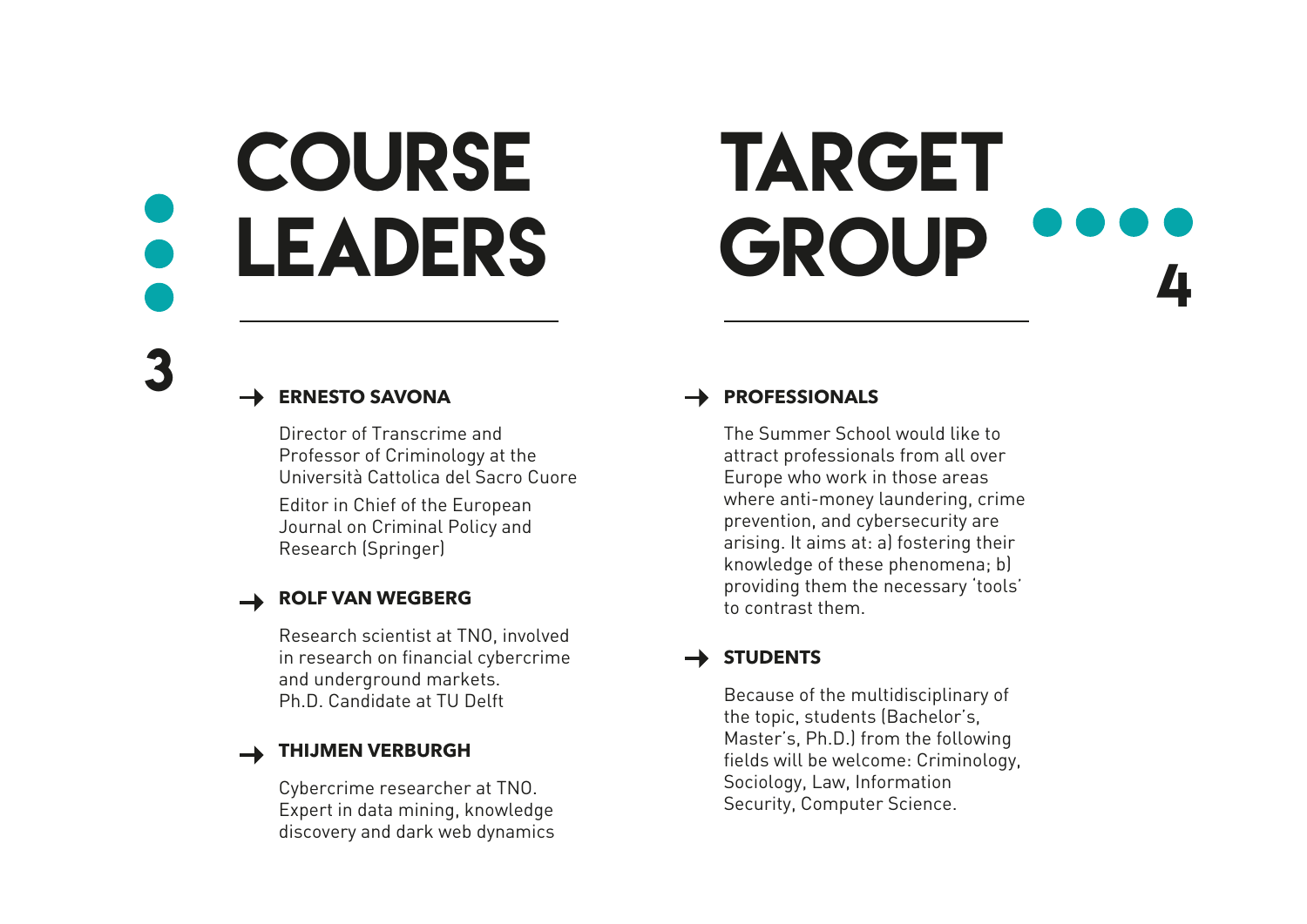# DAILY PROGRAMME 000005



| 2019                                                         | 10.00                                                                                        | 10.15                                                                               | 11.30        | 11.45                                                                                                           | 13.30                 | 14.30                                                                                                                 | 16.00        | 16.45                                                                                  | 17.45                    | 18.00            |
|--------------------------------------------------------------|----------------------------------------------------------------------------------------------|-------------------------------------------------------------------------------------|--------------|-----------------------------------------------------------------------------------------------------------------|-----------------------|-----------------------------------------------------------------------------------------------------------------------|--------------|----------------------------------------------------------------------------------------|--------------------------|------------------|
|                                                              | 10.15                                                                                        | 11.30                                                                               | 11.45        | 13.30                                                                                                           | 14.30                 | 16.00                                                                                                                 | 16.45        | 17.45                                                                                  | $\sim$<br>18.00          |                  |
| <b>9 JULY</b><br><b>Experiencing</b><br><b>Cybercrime</b>    | Introduction to<br>the summer<br>school<br>and getting<br>to know the<br>participants        | Cybercrime<br>business model<br>Lectors:<br>Rolf van<br>Wegberg Thijmen<br>Verburgh | <b>Break</b> | Dark markets<br>Lectors:<br>Rolf van<br>Wegberg Thijmen<br>Verburgh                                             | Lunch<br><b>Break</b> | Organised Crime<br>Lector:<br>Mariya Karayotova                                                                       | <b>Break</b> | GAME:<br>Trading on<br>Underground<br>Markets:<br>Level 1                              | Wrap<br>up<br>the<br>day | Aperitivo        |
| <b>10 JULY</b><br><b>Facilitating</b><br><b>Technologies</b> | Introduction to TOR<br>Lectors:<br>Rolf van Wegberg Thijmen<br>Verburgh                      |                                                                                     | <b>Break</b> | Cryptocurrencies:<br>A first look at Bitcoin<br>Lectors:<br>Rolf van Wegberg<br>Thijmen Verburgh                | Lunch<br><b>Break</b> | Cryptocurrencies:<br>Transactions &<br>Wallets<br>Lectors:<br>Rolf van Wegberg<br>Thijmen Verburgh                    | <b>Break</b> | GAME:<br>Trading on<br>Underground<br>Markets;<br>Level 2                              | Wrap<br>up<br>the<br>day |                  |
| 11 JULY<br>Cybercriminal<br><b>Incentives</b>                | Criminal infiltration<br>in the legal economy<br>$I$ ector:<br>Michele Riccardi              |                                                                                     | <b>Break</b> | Money laundering<br>with<br>cryptocurrencies<br>Lector:<br>Rolf van Wegberg<br>Thijmen Verburgh                 | Lunch<br><b>Break</b> | Trading on Dark<br>Markets: Crimeware<br>Lectors:<br>Rolf van Wegberg<br>Thijmen<br>Verburgh                          | <b>Break</b> | GAME:<br>Trading on<br>Underground<br>Markets;<br>Level 3                              | Wrap<br>up<br>the<br>day | Social<br>Dinner |
| <b>12 JULY</b><br><b>Making</b><br>a cybercrime<br>business  | Build your cybercrime<br>business model!<br>Lectors:<br>Rolf van Wegberg Thijmen<br>Verburgh |                                                                                     | <b>Break</b> | Meeting a practitioner.<br>Examples of data<br>breaches and<br>investigations Part 1<br>Lector:<br>Raoul Chiesa | Lunch<br><b>Break</b> | Meeting a<br>practitioner.<br>Examples of data<br>breaches and<br>investigations Part 2<br>Lector:<br>Selene Giupponi | <b>Break</b> | Recap of the<br>summer school,<br>game results,<br>final test.<br>and<br>certification | Wrap<br>up<br>the<br>day |                  |

*\*9 July: starting at 9.30 for Registration, Welcome and Introduction by Prof. Savona*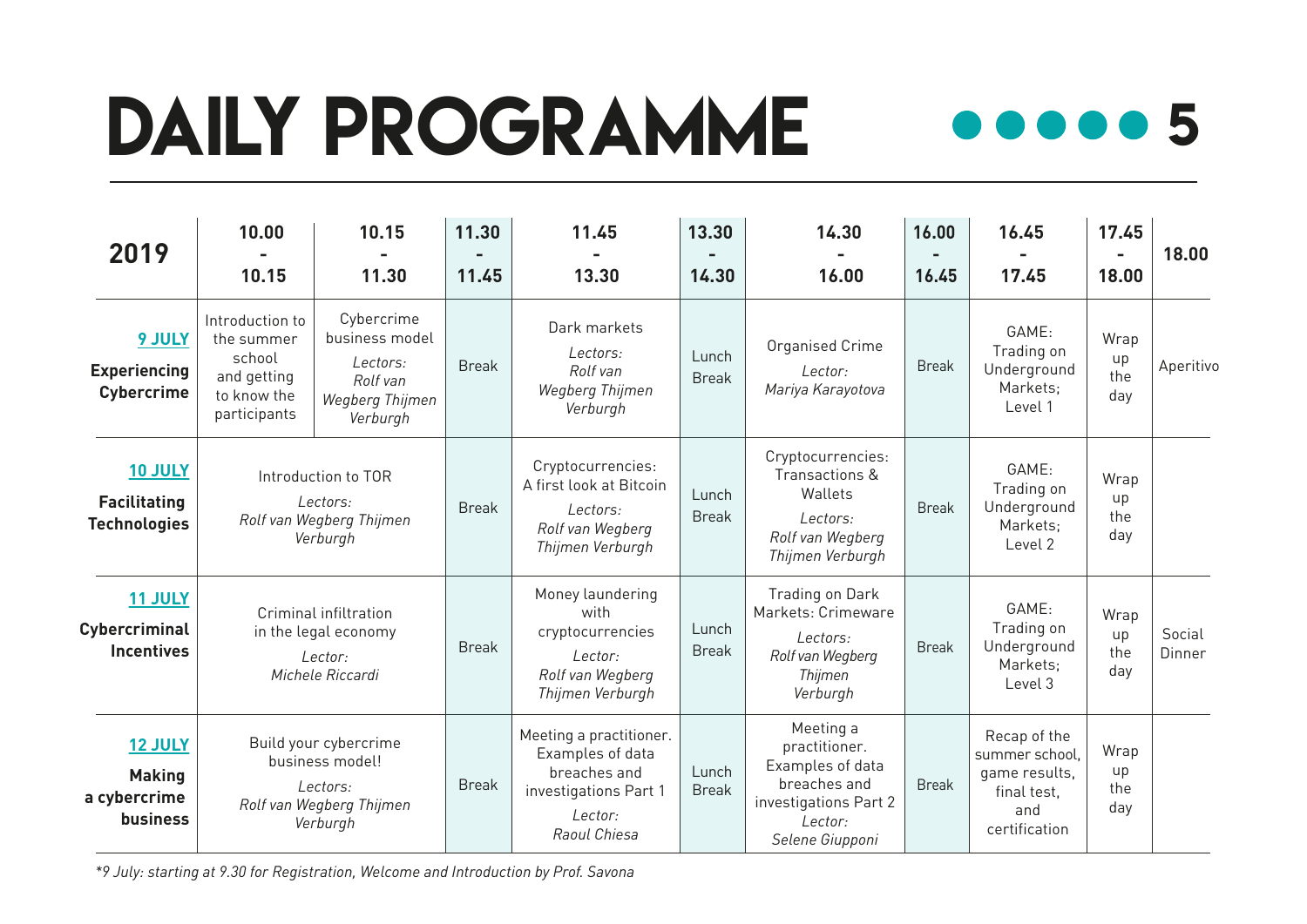## LECTURERS **600000**

### **RAOUL CHIESA**

Founding Partner and President of Security Brokers SCpA, Founding Member of the ECSO (European Cyber Security Organization), Deputy Officer engaging the European Commission. Lecturer in Cyber Security at several universities, NATO and INTERPOL

### **SELENE GIUPPONI**

Founding Partner of Security Broker SCpA, Member of the ITU Roaster of Experts (UNFCCC), Member of the HTCC – High Tech Crime Consortium, Cyber Expert for the project ENCYSEC and certified CIFI (Certified International Information System Forensics Investigator)

### **MARIYA KARAYOTOVA**

Senior Consultant at PMG Analytics, Analyst at the Security Program of the Center for the Study of Democracy in Bulgaria (from October 2013 until October 2015), Researcher at Transcrime since October 2015. Coordinator of the Summer School on Cybercrime at Transcrime in 2017, 2018

### **NICHELE RICCARDI**

Senior researcher in the field of organized and financial crime at Transcrime since 2006 and adjunct professor of Business Economics at the Faculty of Political and Social Sciences of the Università Cattolica del Sacro Cuore in Milan

### **ERNESTO SAVONA**

Director of Transcrime and Professor of Criminology at the Università Cattolica del Sacro Cuore

Editor in Chief of the European Journal on Criminal Policy and Research (Springer)

### **THIJMEN VERBURGH**

Cybercrime researcher at TNO. Expert in data mining, knowledge discovery and dark web dynamics

### **ROLF VAN WEGBERG**

Research scientist at TNO, involved in research on financial cybercrime and underground markets. Ph.D. Candidate at TU Delft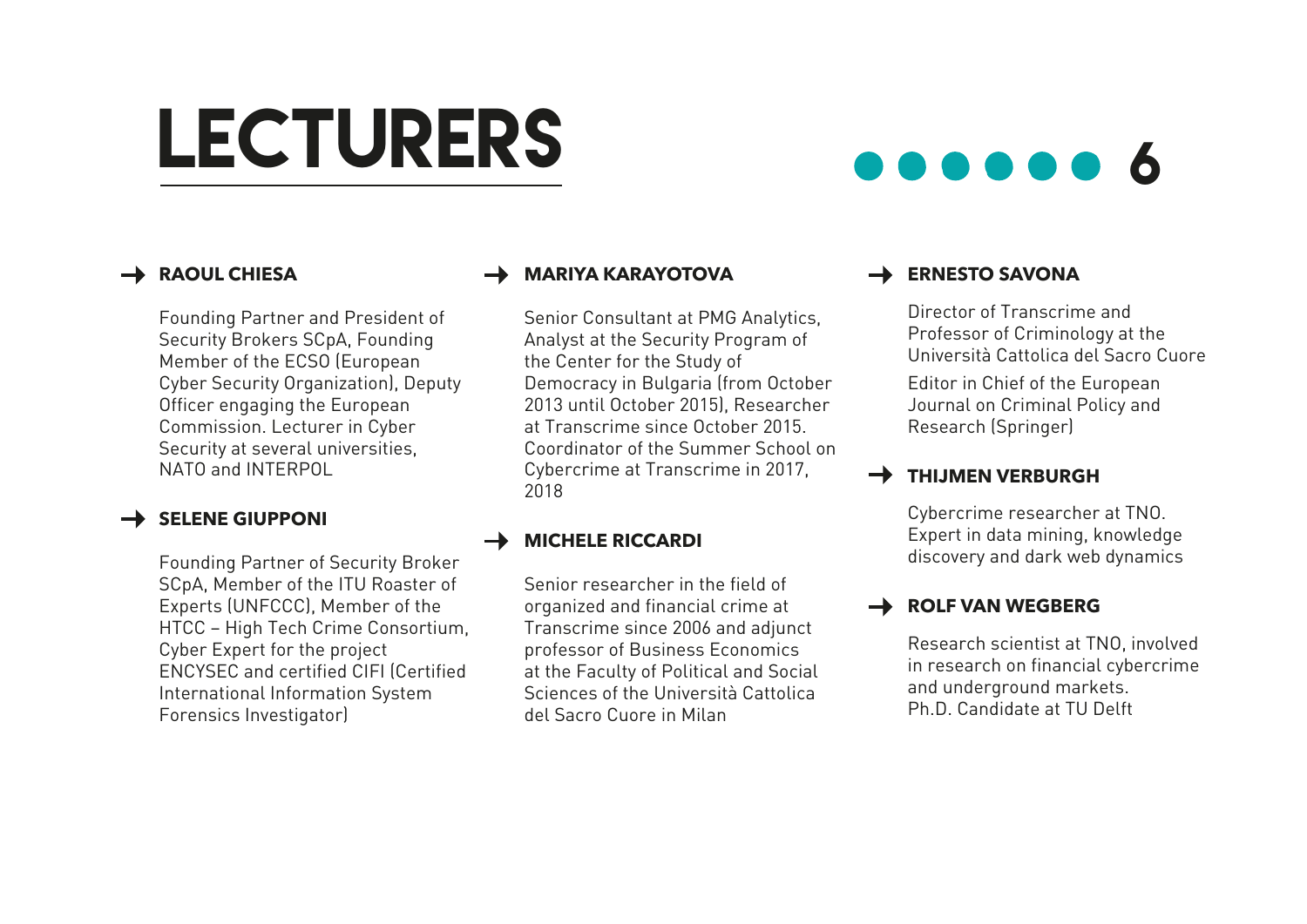### application

Participants wishing to apply should send the application form with their CV or resume attached by email to cybercrime.summerschool@unicatt.it.

Applications will be approved on a rolling basis. The admission office shall communicate their decision within few days by email. Admitted students will have to fill in the registration online (the link will be communicated by mail) and pay the fee within 10 days from the admission notice through credit card (directly on the webpage) or through wire transfer to the following bank account:

Università Cattolica del Sacro Cuore Banca Intesa Sanpaolo, IBAN IT07W0306903390211610000191, specifying the full name of the participant and the title of the Summer School in the payment reference.

7

#### **Postgraduate Education Research and Partnership Office:**

Università Cattolica del Sacro Cuore Address: Via Carducci, 30 20123 Milano Ph: 0039 02 7234 5701 E-mail: cybercrime.summerschool@unicatt.it

#### **Application deadline: 3rd June 2019**